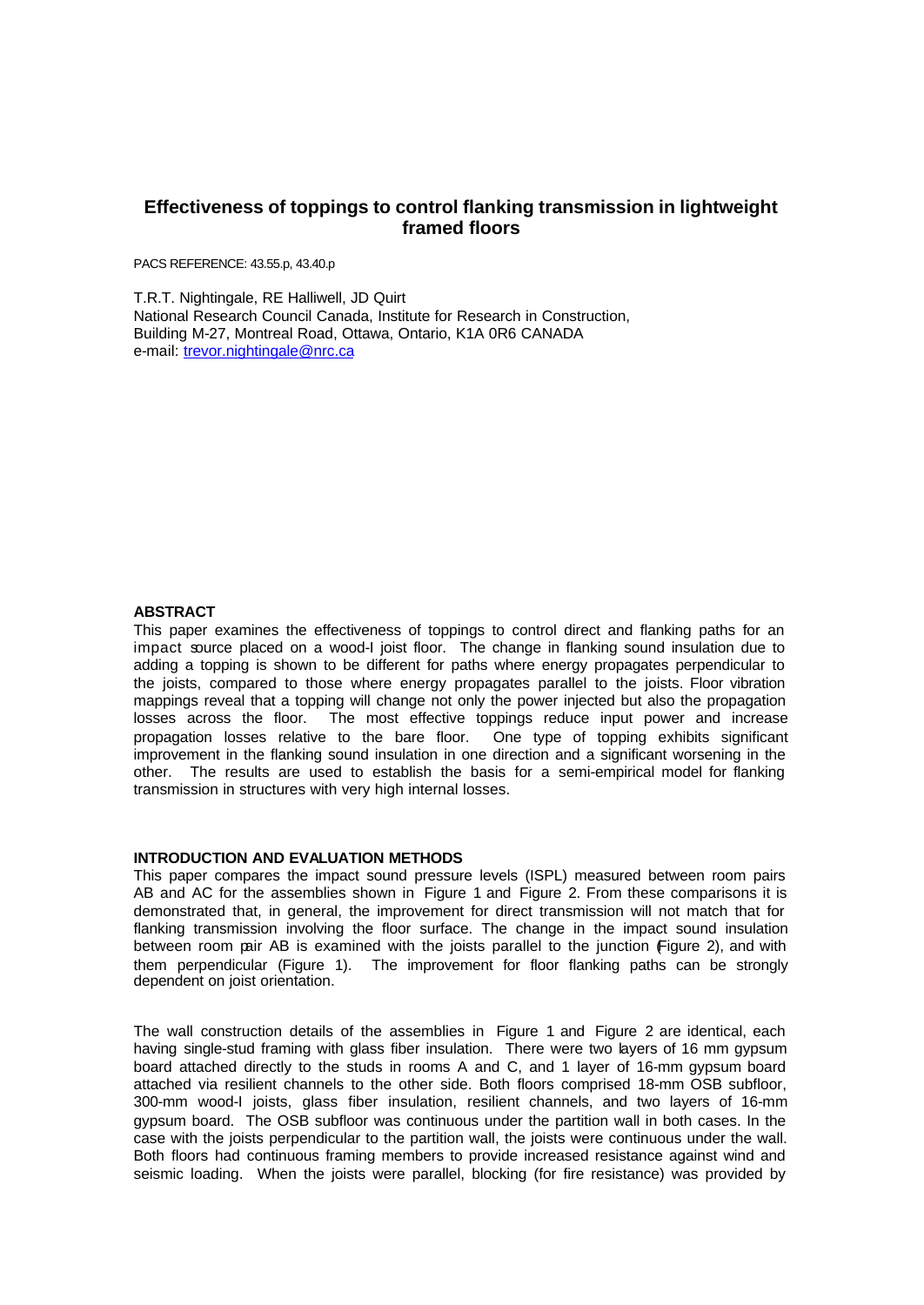continuing the gypsum board on the room C side to the under side of the subfloor, and by adding a layer of gypsum board to the room B side of the joist at the junction. With the joists perpendicular to the wall, blocking was achieved by the insertion of sections of a wood-I joist at the junction.





Figure 1: Sketch of the test specimen with joists perpendicular to the junction.

Figure 2: Sketch of the test specimen with joists parallel to the junction.

The two toppings shown in Table 1 are a small subset of those studied in a recent IRC/NRC study [1], but are sufficient to identify the important trends. The toppings were applied in both rooms A and B.

| Material           | Nominal Thickness. | Surface Density, | Application         |
|--------------------|--------------------|------------------|---------------------|
|                    | mm                 | ka/m`            |                     |
| <b>OSB</b> overlay | 18 mm              | 11 7             | Stapled 305 mm o.c. |
| Gypsum-concrete    | 25 mm              | 47.1             | Bonded with agent   |

Table 1: Properties of the topping layers and their method of application to the subfloor.

The oriented strand board (OSB) overlay consisted of adding a second layer of the subfloor material. The OSB overlay was not continuous under the partition wall, stopped short of the sole plate of the wall, and did not contact the gypsum board. The bonded gypsum-concrete was applied according to the manufacturer's recommended practice which is to apply a bonding agent to the subfloor and then pour the slurry in place allowing bonding to all surfaces contacted. This bonding includes the gypsum board of walls in rooms A and B. Generally following the procedures of ISO 140-7, the impact sound pressure levels were measured with the ISO hammer box located at the same four positions near the center of the floor in room A, approximately 2.3 m from the wall/floor junction.

There are two primary transmission paths from room A to room C for a floor impact source. The flanking path from the floor surface to the lower wall (in room C) being less important than the direct for the cases considered here. Since both of these paths involve the floor this allows direct comparison of the ISPL with and without the topping to assess the effectiveness of the topping to control direct transmission. For room pair AB, the only transmission path is flanking involving the floor in room A. Thus the ISPL measured in room B with and without a topping can be used to assess the effectiveness of toppings to control floor flanking paths.

### **EFFECT OF TOPPING ON DIRECT AND FLANKING TRANSMISSION**

Figure 3 shows the change in the receiver room ISPL due to adding an 18 mm OSB overlay. The figure indicates that the overlay reduced the ISPL (improved sound insulation) for both direct transmission (between room pair AC) and flanking transmission (between room pair AB).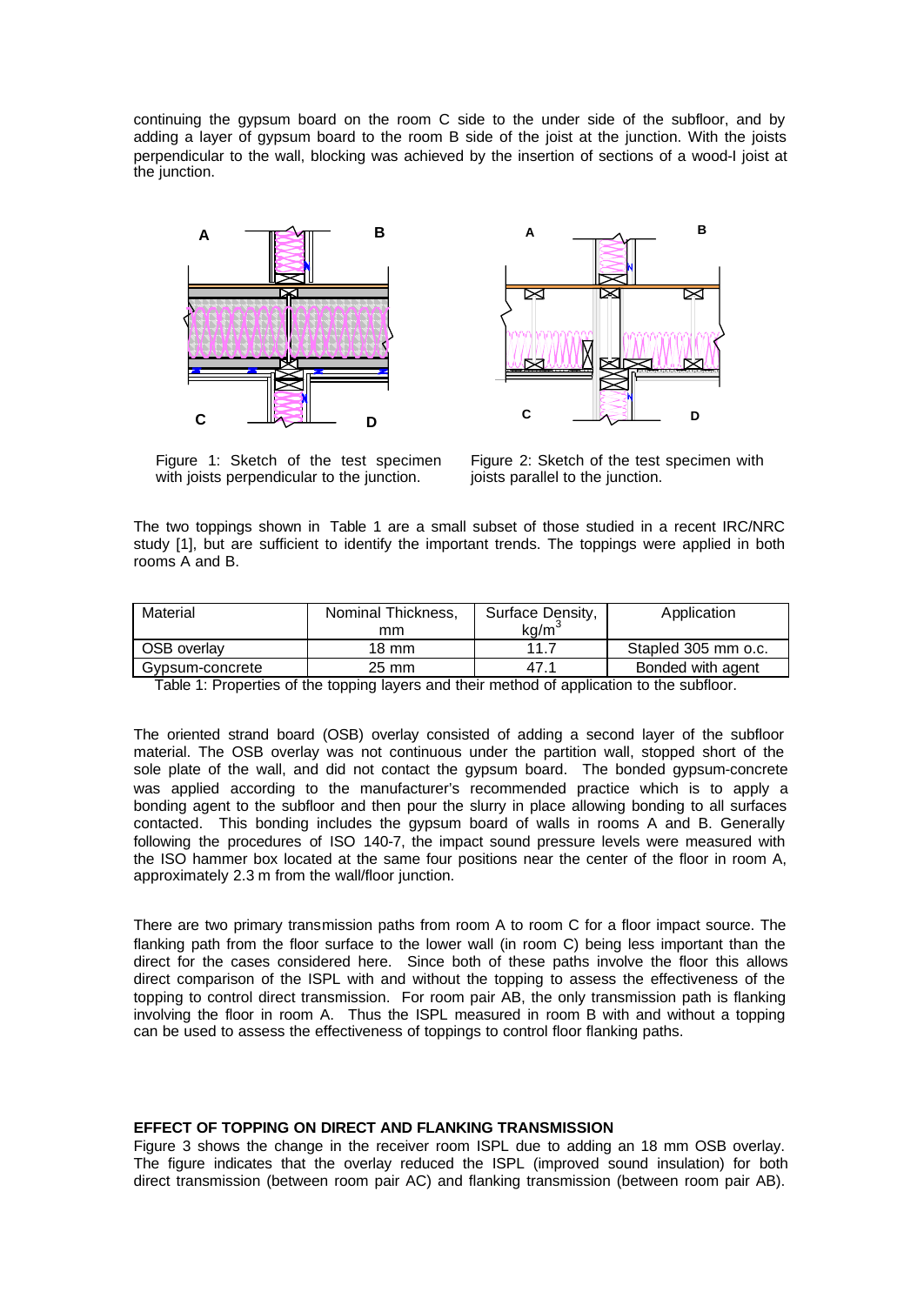For frequencies above 200 Hz, regardless  $\phi$  the orientation of the joists, there is a greater reduction in ISPL for room pair AB than AC. The OSB topping is more effective at controlling flanking transmission involving the floor surface than direct transmission.



Figure 4 shows that for both direct and flanking transmission, adding a gypsum-concrete topping bonded to the subfloor will increase the ISPL relative to the bare floor in the high frequencies. The most important feature however is the relation of curves. Unlike Figure 3 the change to the direct transmission (room pair AC) is bounded above and below by the changes to the flanking transmission (room pair AB). For one joist orientation, the topping is more effective at controlling flanking transmission (room pair AB) than direct transmission (room pair AC) while for the other joist orientation the same topping is more effective at controlling direct transmission than flanking.



In the frequency range  $160 - 2000$  Hz with the joists perpendicular to the junction, the topping attenuates floor flanking paths more than direct transmission though the floor. The opposite is true when the joists are parallel to the junction since in the frequency range 400 – 2000 Hz the topping is better at controlling direct transmission than flanking transmission.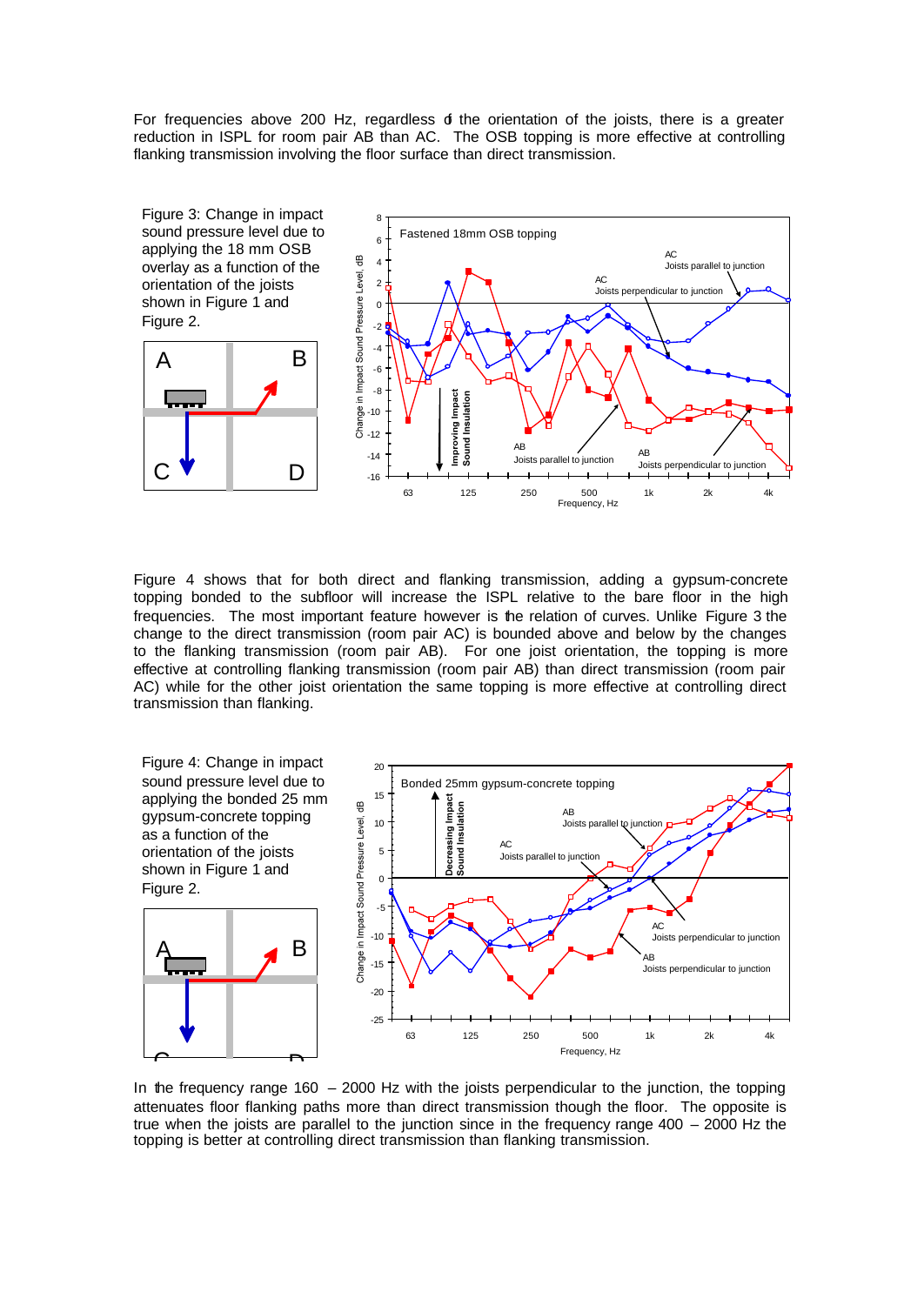# **RELATING THE ISPL CHANGE CAUSED BY THE TOPPING TO CHANGES IN STRUCTURE BORNE ATTENUATION**

If the floor assemblies considered here can be shown to be highly damped, such that vibration energy is dominated by the direct field from a localized source (i.e., ISO hammer box), then flanking transmission between the source room and the receiver room can be approximately described by five mechanisms. They are power injection, power attenuation while travelling to the flanking junction, junction attenuation, power attenuation between the junction and the point of radiation in the receiver room, and conversion from structure borne to airborne power. Adding a topping should change the injected power in the same way for both direct and flanking transmission. Thus, if the topping is more effective at controlling flanking transmission than direct transmission, it is likely that adding the topping changed one, or more, of the four remaining attenuation mechanisms. This section shows that the bare OSB floor is highly damped and that adding a topping significantly alters attenuation in the source surface. These changes in structure borne attenuation qualitatively explain the trends in the ISPL due to adding a topping.

Also, if adding a topping changes the rate of structure borne attenuation differently for the two joist orientations then the change in AB ISPL due to applying a topping will be different when applied to the construction of Figure 1 as compared to Figure 2.

Velocity mappings can be convenient tools to qualitatively determine the presence of structure borne attenuation in the measured surface. Figure 5 shows the mapping for the bare OSB subfloor in rooms A and B when the joists are oriented perpendicular to the flanking junction (Figure 1). Examining the contour lines in the source room indicates that the floor is highly damped (shown by the closely spaced contours around the clearly identifiable source). Direct field from the source likely dominates the vibration response at all locations on the source surface. The same figure also shows that the floor is not homogeneous and isotropic, (shown by the irregularly shaped contours around the source). The closeness of the contour lines in the source room indicates that there is much greater attenuation perpendicular to the joists than parallel. The location of the junction is also clearly identifiable by the closely spaced contours running parallel to the junction. The receiver surface exhibits comparatively uniform vibration response compared to the source surface.



Rough estimates of propagation loss can be obtained from the mappings by simply plotting velocity levels measured along two orthogonal draw-away lines from the source. One line is parallel to the joist orientation, while the other is perpendicular to the joist orientation. For all cases draw-away data are available for the source room floor surface in room A. Extended draw-away curves that include the receiver room B are only available for cases where the joists were perpendicular to the junction.

Figure 6 indicates that without a topping, structure borne power travelling toward the junction experiences considerably greater attenuation when the joists are parallel to the junction, that is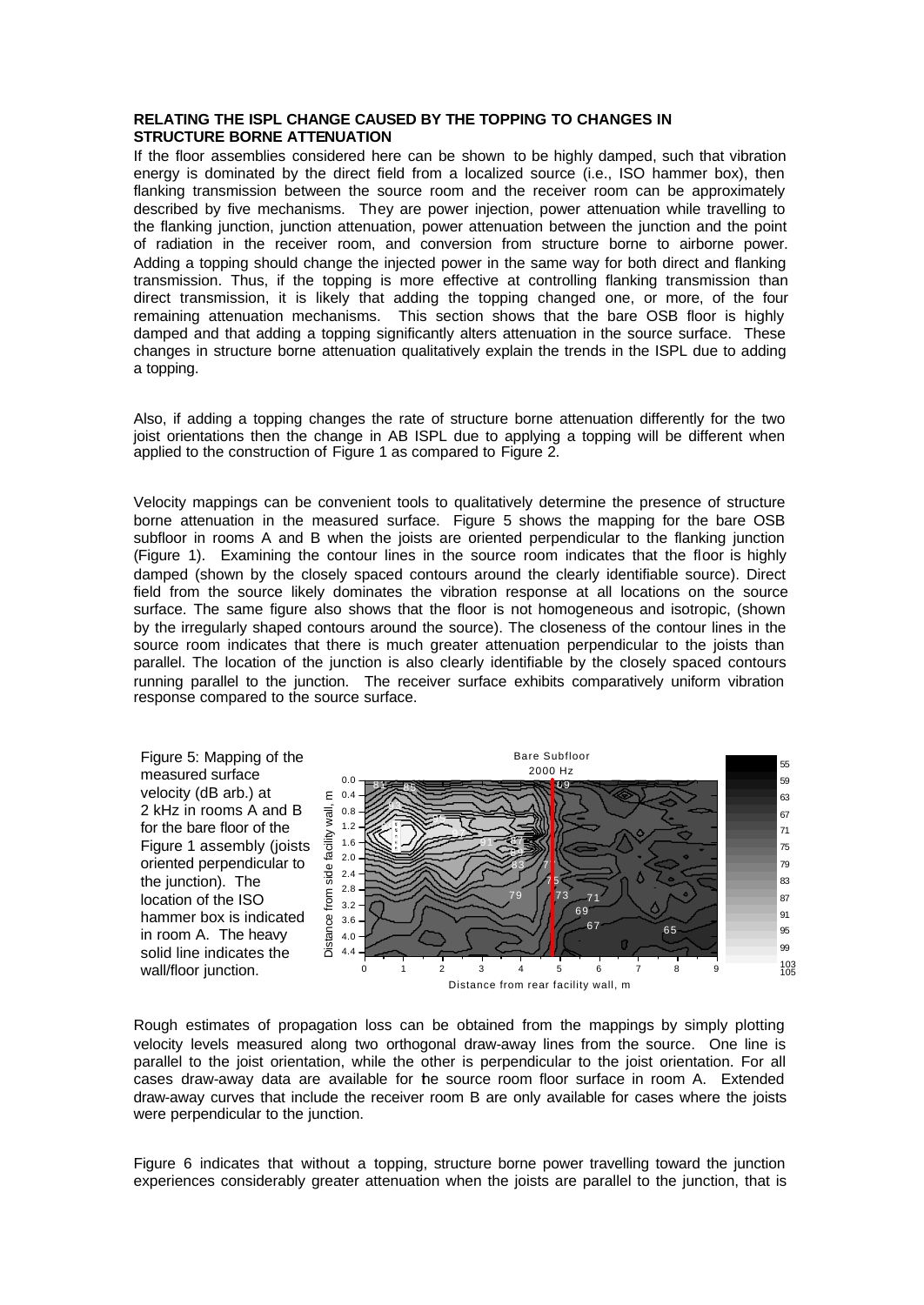the power must flow perpendicular to the joists. The same figure also shows that when the OSB overlay is added the structure borne attenuation is significantly increased for both joist orientations (perpendicular to the junction, as well as parallel).



Comparing the vibration levels on either side of the junction with and without the OSB overlay suggests that the OSB overlay may slightly affect junction attenuation. If it is assumed that the receiver room radiation will be also largely unaffected then the trends observed in Figure 6 suggest that the improvement for flanking transmission will be similar for both joist orientations. Also, since the topping causes a greater change in floor vibration level at the flanking junction than the area close to the impact source, the improvement for impact sound insulation should be greater between room pair AB than for AC (i.e., greater improvement for flanking transmission than for direct transmission). Qualitatively, these are consistent with the change in measured impact sound pressure levels shown in Figure 3.



Figure 7 shows that adding the bonded gypsum-concrete topping applied to the same bare floor increases propagation losses when the joists are perpendicular to the junction. Here the vibration energy propagates parallel to the joists to reach the junction. The opposite is true when the joists are parallel to the junction, since to reach the junction the vibration energy must propagate perpendicular to the joists. Thus, the bonded topping will be less effective when